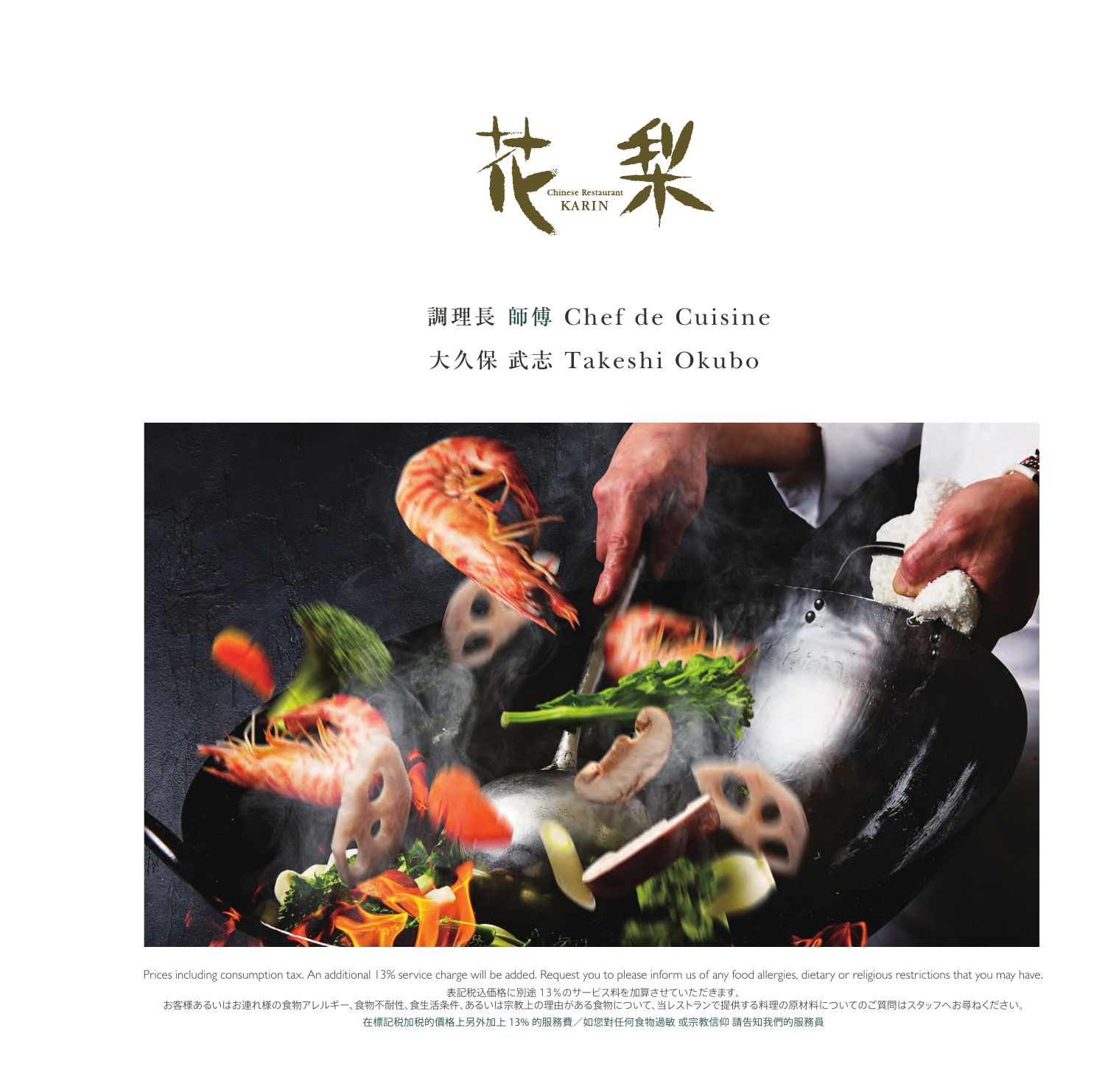## Shoukakou 松花江

l person<br>お一人様 ¥ | 1,000 毎位

The order of course will be stop 30 minutes prior the time of last order. コース料理のご注文は、ラストオーダーの30分前とさせていただきます。

| Seasonal six 'chill and grill' appetizers<br>旬の食材を使った冷菜と焼き物六種前菜盛り合わせ                       | 錦銹美麗盆 |
|--------------------------------------------------------------------------------------------|-------|
| Sautéed dried cuttlefish and whelk with fried cuttlefish<br>一夜干しスルメイカとツブ貝のあっさり炒め イカのフリット添え | 時蔬炒双鮮 |
| Peking duck<br>北京ダック クレープに包んで                                                              | 北京片皮鴨 |
| Wok-fried Wagyu beef and black beans with vegetables<br>黒毛和牛のブラックビーンズ炒め温野菜と共に              | 豉汁牛肉片 |
| Steamed soup of wax gourd and dried scallops with bird's nest<br>冬瓜と干し貝柱の上湯蒸しスープ 燕の巣添え     | 健美燉官燕 |
| Singapore style fried rice vermicelli<br>シンガポール風 焼きビーフン                                    | 星洲炒米紛 |
| Almond milk jelly with lychee<br>ライチ入り杏仁豆腐                                                 | 茘枝凍豆腐 |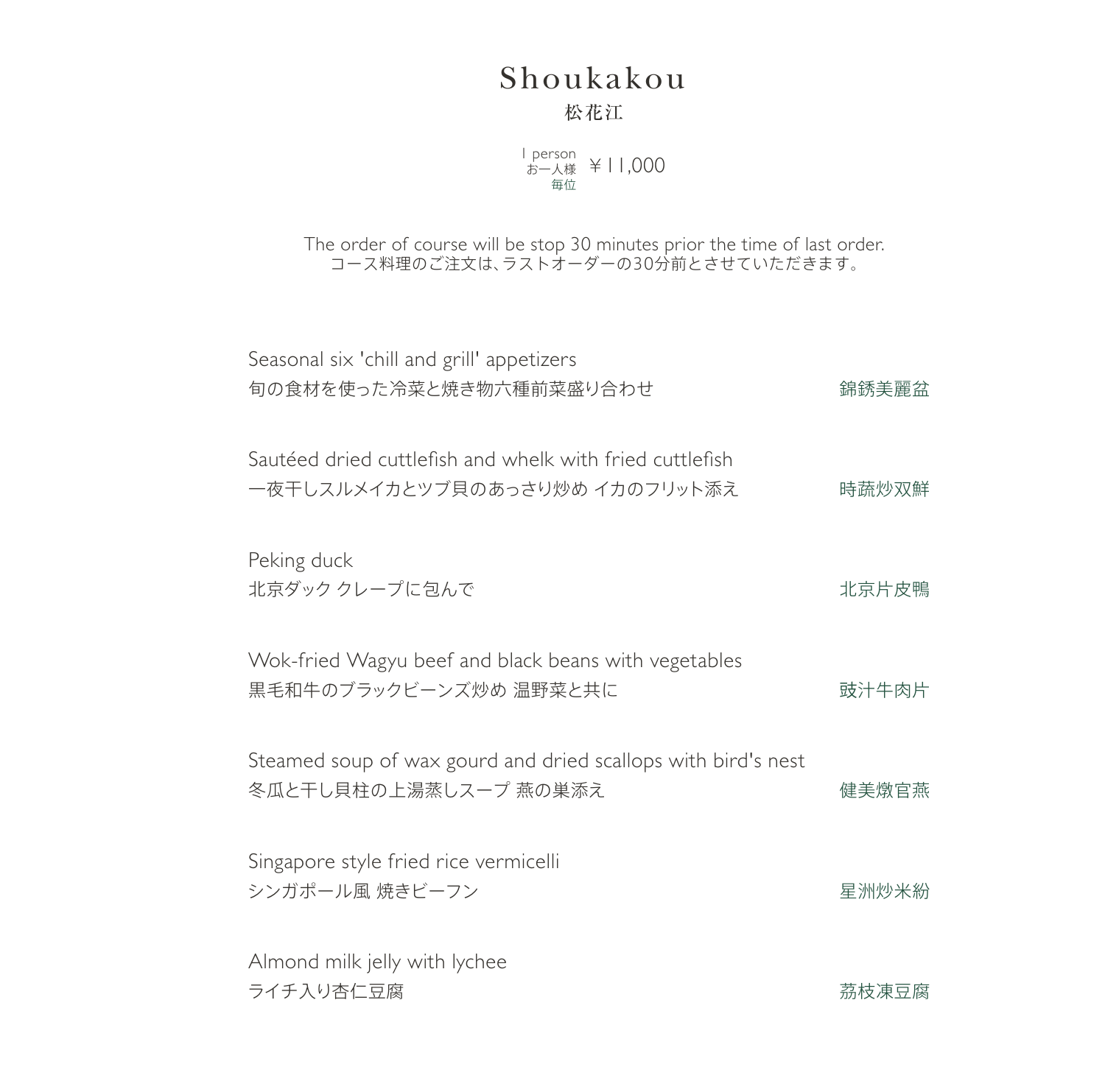### Kouga 黄河

l person<br>お一人様 ¥ 16,500 毎位

The order of course will be stop 30 minutes prior the time of last order. コース料理のご注文は、ラストオーダーの30分前とさせていただきます。

| Chef's seasonal seven 'chill and grill' appetizers<br>旬の食材を使った"七福"一口前菜盛り合わせ                                       | 幸福華麗拼盆 |
|-------------------------------------------------------------------------------------------------------------------|--------|
| Peking duck and Wok-fried Wagyu beef in spicy garlic<br>北京ダックと和牛肉のスパイシーガーリック炒め                                    | 掛爐北京皮鴨 |
| Two kinds of scallops dishes<br>shabushabu style, sautéed sea urchin<br>帆立貝の二種味比べ<br>湯引き、ウニ炒め                     | 翡翠双味扇貝 |
| Sautéed lobster with leeks and ginger,<br>steamed Chinese leeks and shrimp dumplings<br>活伊勢海老の葱生姜炒め ニラと海老入り蒸し餃子添え | 姜葱生猛龍蝦 |
| Steamed soup of soft-shelled turtle and wax gourd<br>すっぽんと冬瓜の健康蒸しスープ                                              | 水魚冬瓜燉湯 |
| Fried rice with eel<br>国産鰻のせ炒飯                                                                                    | 特式蟮魚炒飯 |
| Fruit tomatoes stuffed with swallow's nest<br>フルーツトマトの燕の巣詰め冷製デザート                                                 | 鮮蕃茄凍官燕 |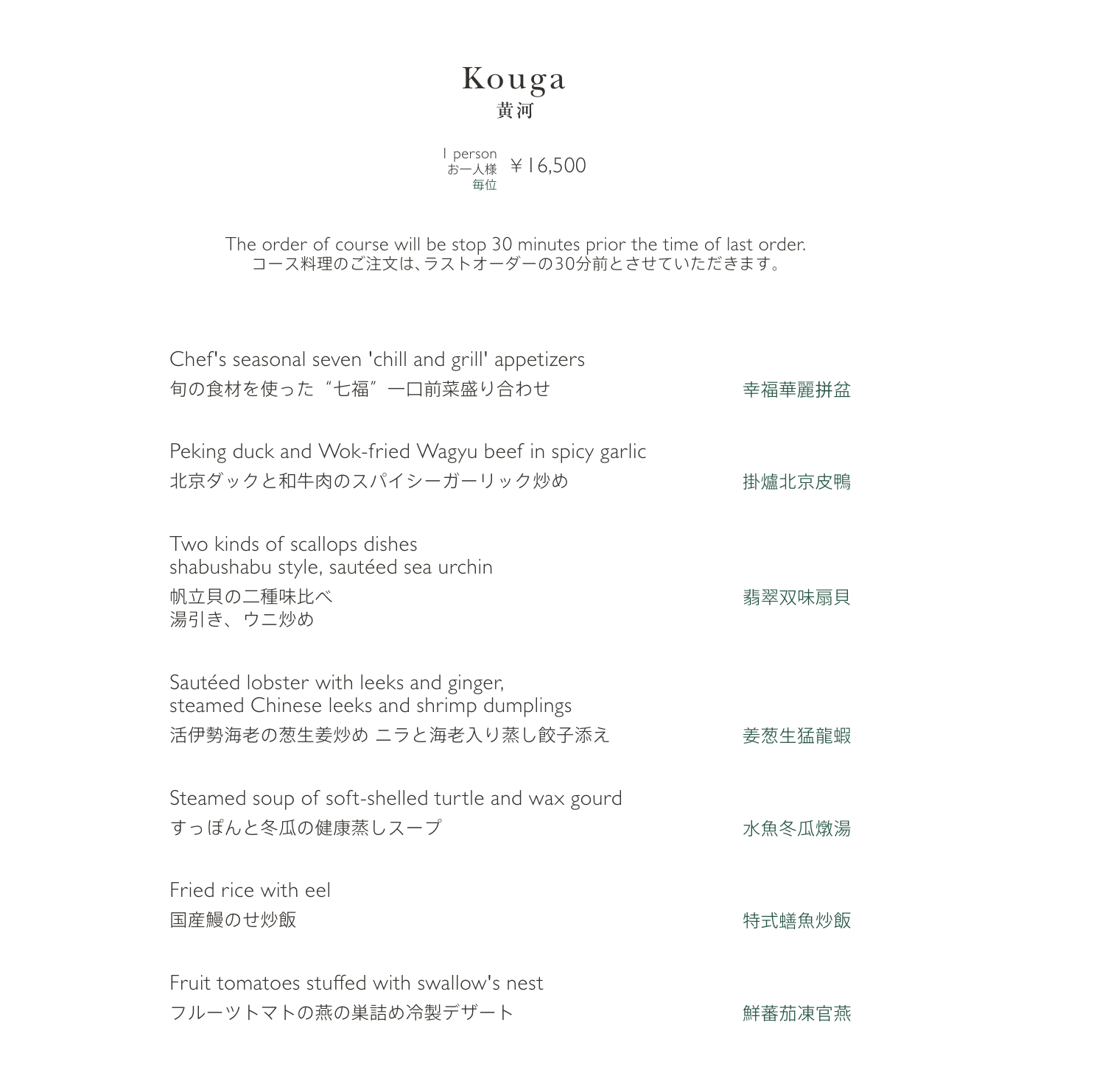### Chef's Okubo Special Course 料理長大久保武志が贈る 武陵桃源コース

Chef de Cuisine Okubo's 40 years of experience and skills will be used to prepare the courses. 中国料理花梨総料理長大久保武志の40年で培った技術と経験を最大限に発揮したコースを提供いたします。

> l person<br>お一人様 ¥ 19,800 毎位

You could order a la carte. The order of course will be stop 30 minutes prior the time of last order. 特別にアラカルトでもお楽しみいただけます。 コース料理のご注文は、ラストオーダーの30分前とさせていただきます。

|                                                                                                |        | Iplate<br>1 M<br>毎位 |
|------------------------------------------------------------------------------------------------|--------|---------------------|
| Chef's selection of seasonal appetizers<br>季節の食材を使った特別一口前菜盛り合わせ                                | 四季美麗拼盆 | ¥3,850              |
| Shangtang soup with king crab meat and bird's nest, sea urchin<br>タラバ蟹、高級燕の巣の"ウニ"上湯スープがけ       | 海胆汁蟹官燕 | <b>7,480</b>        |
| Peking duck with fruits<br>フルーツのせ北京ダック                                                         | 生果広東片鴨 | 2,750               |
| Wok-fried lobster and egg white cream with deep-fried prawns<br>国産伊勢海老の炒め 卵白クリーム仕立て 海老の揚げ物添え   | 生猛龍蝦炒奶 | 6,380               |
| Wok-fried Wagyu beef fillet Singapore-style with steamed buns<br>シンガポール風 黒毛和牛フィレ肉の煎り焼き 蒸しパンと共に | 星洲式和牛甫 | 6,380               |
| Cold noodle with Kaori chicken, green tea flavor sauce<br>蒸し鶏のあっさり特製翡翠ソース冷やしそば                 | 抹茶鶏絲冷麺 | 1,595               |
| Peach compote with jelly<br>桃のコンポート ゼリー添え                                                      | 季節時果美點 | 2,750               |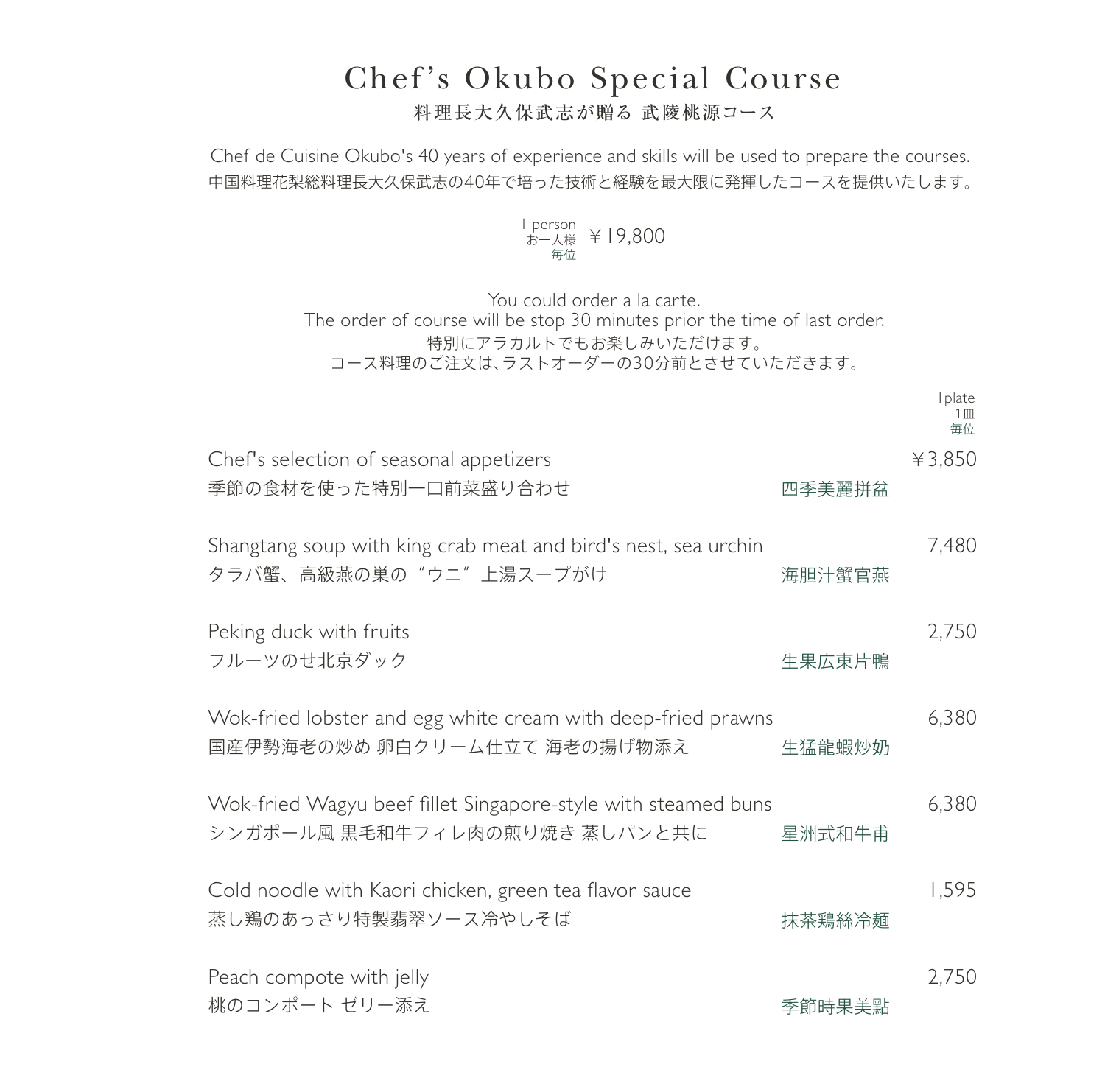### Karin 花梨

l person<br>お一人様 ¥27,500 毎位

The order of course will be stop 30 minutes prior the time of last order. コース料理のご注文は、ラストオーダーの30分前とさせていただきます。

| Chef's selection of seasonal seven 'chill and grill' appetizers<br>料理長厳選 一口オードブル七種盛り合わせ        | 錦綉前程美麗盆 |
|------------------------------------------------------------------------------------------------|---------|
| Sautéed seasonal three kind of seafoods and yellow leeks<br>旬の三種海鮮と黄ニラのあっさり炒め                  | 韮黄時蔬炒三鮮 |
| Steamed bird's nest stuffed in kinugasa mushroom with king crab meat<br>絹笠茸の燕の巣詰めとタラバ蟹の極上スープがけ | 竹笙譲蟹柳官燕 |
| Peking duck with fruits<br>フルーツのせ北京ダック                                                         | 生果広東片皮鴨 |
| Braised dried abalone and vegetable in original oyster sauce<br>岩手県産干し鮑の姿煮 温野菜と共に              | 翡翠吉浜干鮑魚 |
| Braised lobster with homemade XO sauce and ifu noodle<br>国産伊勢海老自家製 XO 味噌煮込み 伊府麵と共に             | XO醤龍蝦伊麺 |
| Steamed soup with Chinese luxury dried delicacies<br>花梨名物 高級乾貨入り山海珍味の蒸しスープ                     | 花梨八珍佛跳牆 |
| Bird's nest topped with blueberry sauce and seasonal fruit<br>ブルーベリーソースと燕の巣の冷製デザート 旬のフルーツ添え    | 季節時果美點品 |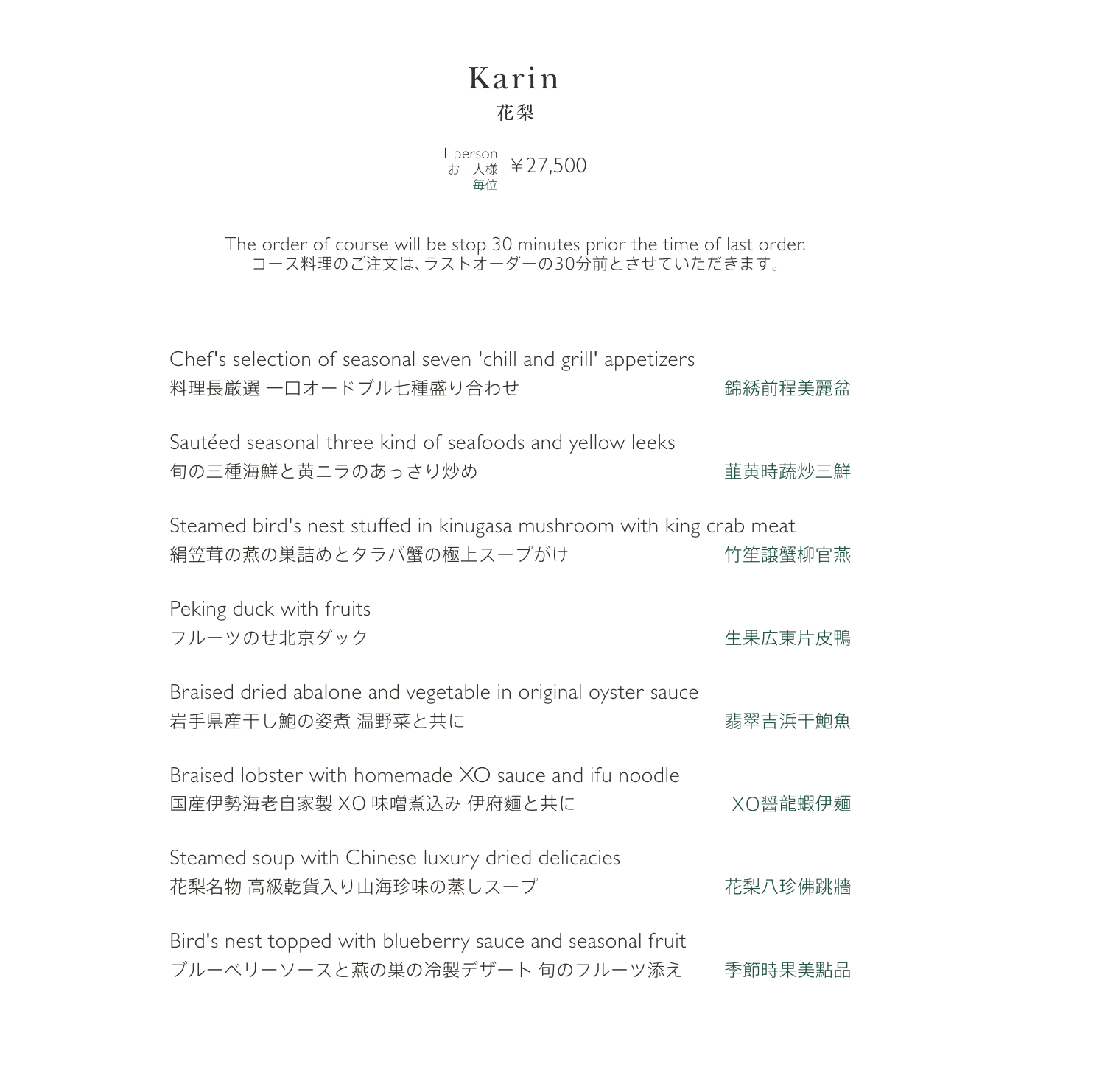### Appetizers オードブル 前菜 Soups スープ 湯羹

特製 本日の7種前菜盛り合わせ Chef's seven appetizer 1 combination l person  $\angle$ 3,080 お一人様 毎位

### 特式拼盆

- 前菜三種盛り合わせ 三色拼盆 (香鶏の冷菜、クラゲの冷菜、もち豚チャーシュー) 2 Three kinds of chilled appetizers combination 5,093 Small 小盆 小碟
- 本日の焼き物二種盛り合わせ Two kinds of 3 roasted meats combination 2,860

#### 焼味拼盆

台湾産ピータンと自家製甘酢ショウガの冷菜 Taiwanese century eggs, 4 homemade sweet and sour ginger 1,870

#### 松花皮蛋

オーストラリア産 薄切り鮑の冷菜 Australian abalone 5 5,940

#### 冷式鮑魚

胡瓜、白菜、大根の唐辛子甘酢漬け 6 Cucumbers, Chinese cabbage, hot and sour pickled radish and chili 2,090

#### 酸辣素菜

- 花梨オリジナル薄切りハーブ豚の しゃぶしゃぶ風前菜 白切香肉 Thinly sliced herb pork, garlic sauce 7 2,530
- 北京ダック 8 Peking duck with steamed homemade bun 北京皮鴨 2,860 2 pieces 二枚 ニ條

鮑と干し貝柱のとろみスープ 五目入り四川辛味スープ 蟹肉入りコーンスープ 国産豚肉とザーサイの澄ましスープ 野菜上湯スープ 蟹肉と青菜入り玉子スープ Thick soup of abalone 9 and dried sea scallops 10 Sichuan hot and sour chop suey Corn soup with crab meat 11 12 Pork and Chinese pickles soup 13 Vegetables in Chinese superior broth 14 Egg soup with crab meat and green vegetables 鮑魚瑤柱羹 四川酸辣湯 蟹肉粟米湯 搾菜肉絲湯 上素鮮菌湯 青菜蛋花湯 l person  $\angle$  1,760 1,760 1,430 1,210 1,100 990 お一人様 毎位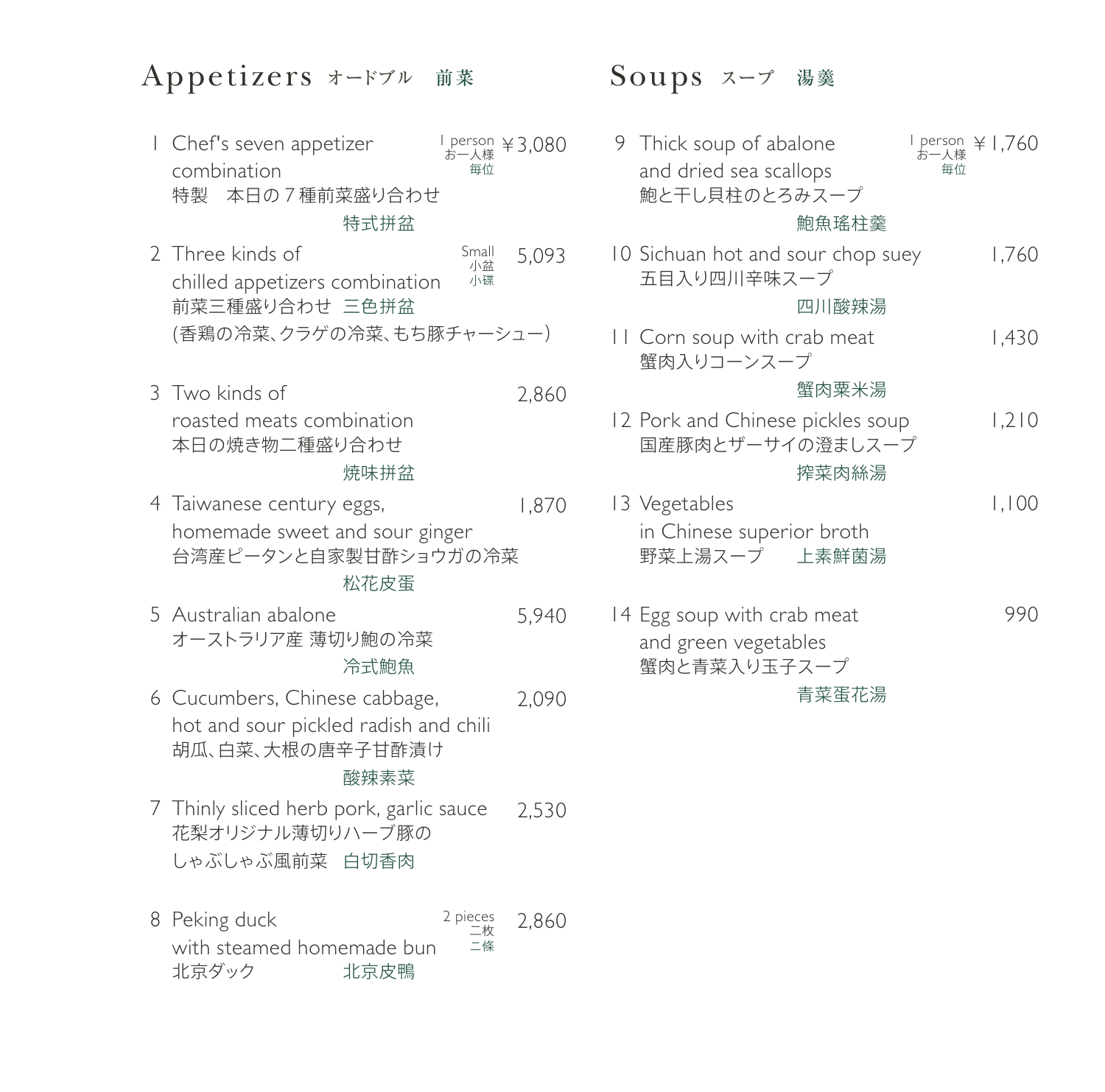### Seafood 海鮮 海鮮類

1Piece Small 1本 小盆 一條 小碟 400g ¥9,900 500g 3,300 Additional 100g ¥2,475 以降100gごとに 400克以上毎100克加算 Additional 100g ¥660 以降100gごとに 500克以上毎100克加算 活伊勢海老の葱生姜炒め 活才巻き海老をお好みで 湯引き/スパイスソルト 活ミル貝のボイル フィッシュソース添え 紋甲イカをお好みで 湯引き/塩炒め 帆立貝と旬野菜の炒め むき大海老と旬野菜の炒め 天然海老のチリソース煮 Lobster sautéed 15 with leeks and ginger 16 Prawns with your choice of : Shabushabu style or Spiced salt 17 Boiled Geoduck clams with fish sauce 18 Cuttlefish with your choice of : shabushabu style or sautéed with salt 19 Sautéed scallops and market vegetables 20 Sautéed prawns and seasonal vegetables 21 Shrimps wok-fried in chili sauce 姜葱焗龍蝦 白灼/椒塩鮮竹蝦 白灼象抜蚌 白灼/時菜炒鮮魷花 碧緑炒扇貝 時菜炒蝦球 干焼鮮蝦仁 880 3,520 5,170 4,875 4,180

| 22 Seafood and vegetables                     |                            | 42,915 |
|-----------------------------------------------|----------------------------|--------|
| in spicy garlic<br>海鮮と野菜のスパイシーガーリック           |                            |        |
| 金沙一品炸                                         |                            |        |
| 23 Snow crab sautéed                          |                            | 4,345  |
| with leeks and ginger<br>ズワイ蟹の葱生姜炒め           |                            |        |
| 姜葱焗蟹手                                         |                            |        |
| 24 King crab sautéed                          |                            | 5,170  |
| with XO sauce<br>タラバ蟹のXO醤炒め                   |                            |        |
| 名醤焗蟹柳                                         |                            |        |
| 25 Deep-fried king crab claw<br>タラバ蟹爪の揚げ物     | <b>I</b> Piece<br>1本<br>1条 | 1,650  |
| 百花炸蟹鉗                                         |                            |        |
| 26 Spicy market fish                          | Small<br>小盆                | 2,970  |
| and mushrooms in clay pot<br>白身魚とキノコの辛味噌土鍋仕立て | 小碟                         |        |
| 鮮菇魚腩煲                                         | Fillet                     |        |
| 27 Steamed fillet<br>of Coral grouper         | 切り身<br>1切                  | 2,200  |
| in Hong Kong style<br>スジアラの香港蒸し               |                            |        |
| 麒麟東星斑                                         |                            |        |
|                                               |                            |        |
|                                               |                            |        |
|                                               |                            |        |
|                                               |                            |        |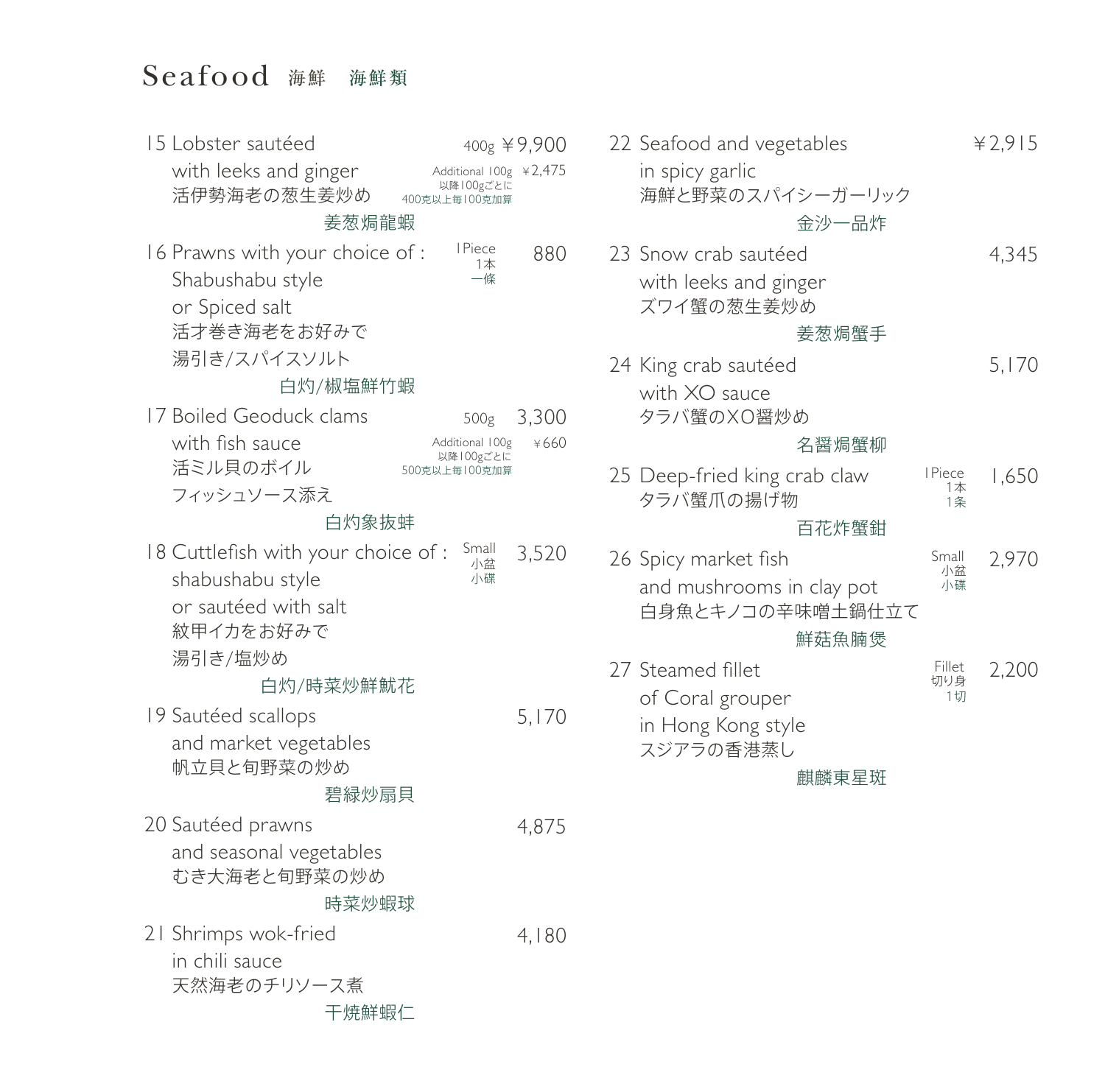# $\rm{Bird}$ 's  $\rm{Nest}$  燕の巣 燕窩

| 28 Steamed bird's nest in superior soup<br>燕の巣の蒸し上湯スープ     | 清湯燉官燕 | ,person<br>お一人様<br>毎位 | ¥6,380 |
|------------------------------------------------------------|-------|-----------------------|--------|
| 29 Thick bird's nest soup with crab meat<br>蟹肉入り燕の巣のとろみスープ | 蟹肉燴官燕 |                       | 5,280  |
| 30 Thick bird's nest soup with crab roe<br>蟹の卵入り燕の巣のとろみスープ | 蟹黄燴官燕 |                       | 5,280  |

### 鮑・なまこ 海味 Abalone & Sea Cucumber

| 31 Stewed dried abalone from Yoshihama region<br>吉濱産極上干し鮑の姿煮込み                                       | 吉濱極品鮑         | 毎位                | piece $\frac{1}{1}$ # 24,200 |
|------------------------------------------------------------------------------------------------------|---------------|-------------------|------------------------------|
| 32 Stewed abalone with your choice of : oyster sauce or cream sauce<br>鮑の煮込みをお好みで オイスターソース / クリームソース |               | Small<br>小盆<br>小碟 | 6,380                        |
|                                                                                                      | 多様湯鮑魚 蠔油 或 奶油 |                   |                              |
| 33 Sea cucumber stewed with Shiitake mushrooms, bamboo shoot and soy<br>肉厚なまこと椎茸、筍の醤油煮込み             | 紅焼炆烏参         |                   | 6.380                        |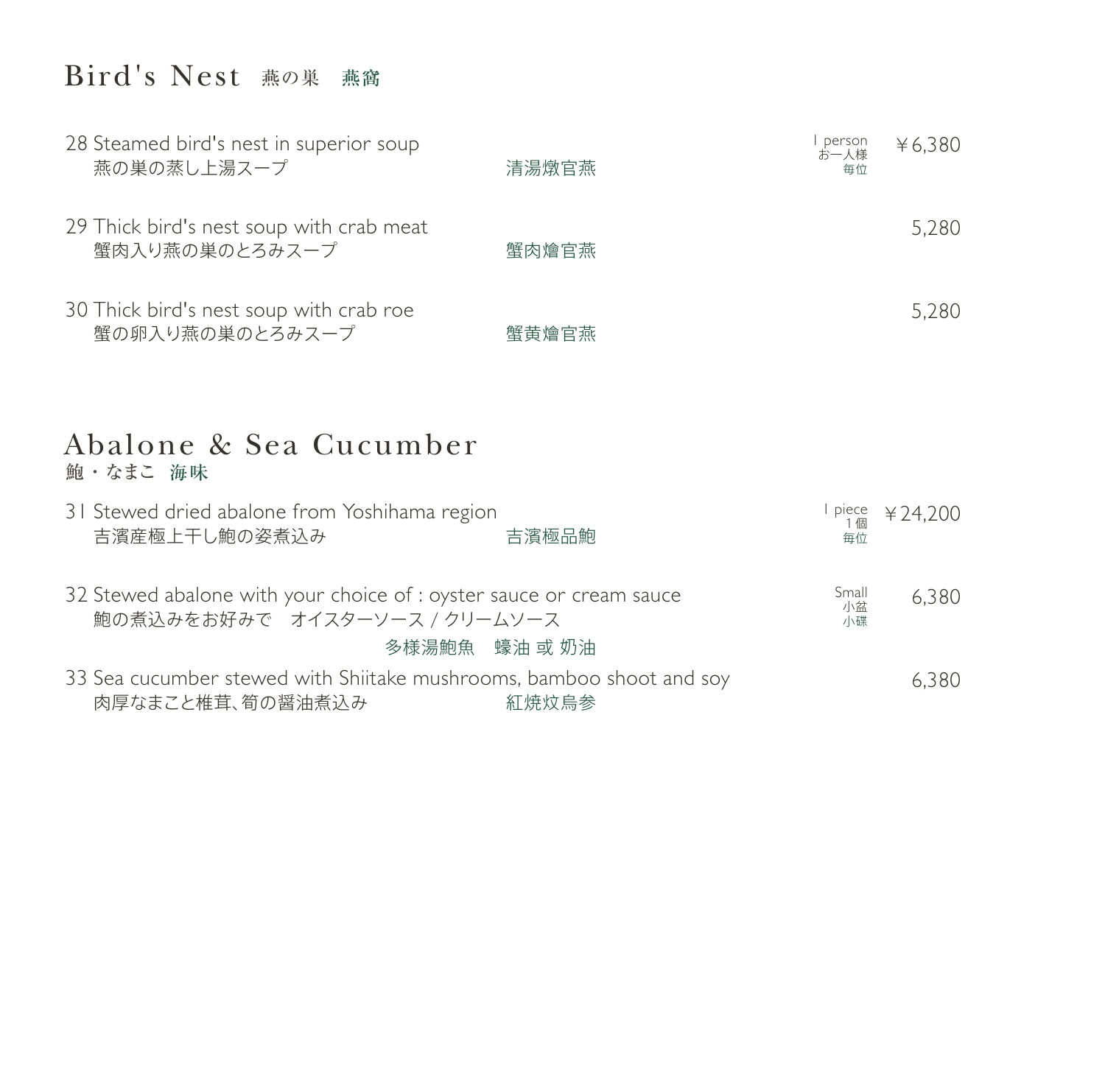# Vegetables & Tofu 野菜・豆腐 蔬菜類・豆腐

| 34 Stir-fried assorted vegetables with Chinese flavored salt<br>新鮮野菜の色彩塩炒め     | 清炒季節菜 | Small<br>小盆<br>小碟 | ¥3,575 |
|--------------------------------------------------------------------------------|-------|-------------------|--------|
| 35 Sautéed green vegetable with garlic<br>グリーン野菜のガーリック炒め                       | 蒜茸炒時蔬 |                   | 3,300  |
| 36 Braised seasonal vegetable with dried scallops<br>旬野菜の干し貝柱ソースあんかけ           | 瑤柱扒時蔬 |                   | 3,300  |
| 37 Braised assorted vegetables and dried seafood in clay pot<br>海味入り五目野菜の土鍋仕立て | 海味雑菜煲 |                   | 3,520  |
| 38 Braised Yuba soy skin and vegetables in clay pot<br>生湯葉とグリーン野菜の土鍋仕立て        | 上湯腐衣煲 |                   | 2,970  |
| 39 Braised Tofu with crab meat<br>蟹肉と豆腐の煮込み                                    | 蟹肉滑豆腐 |                   | 3,080  |
| 40 Sichuan home-style braised deep-fried Tofu and pork<br>四川家庭風 揚げ豆腐の煮込み       | 家常炆豆腐 |                   | 2,750  |
| 41 Wok-fried Tofu and minced beef in chili sauce<br>マーボー豆腐                     | 麻婆滑豆腐 |                   | 2,750  |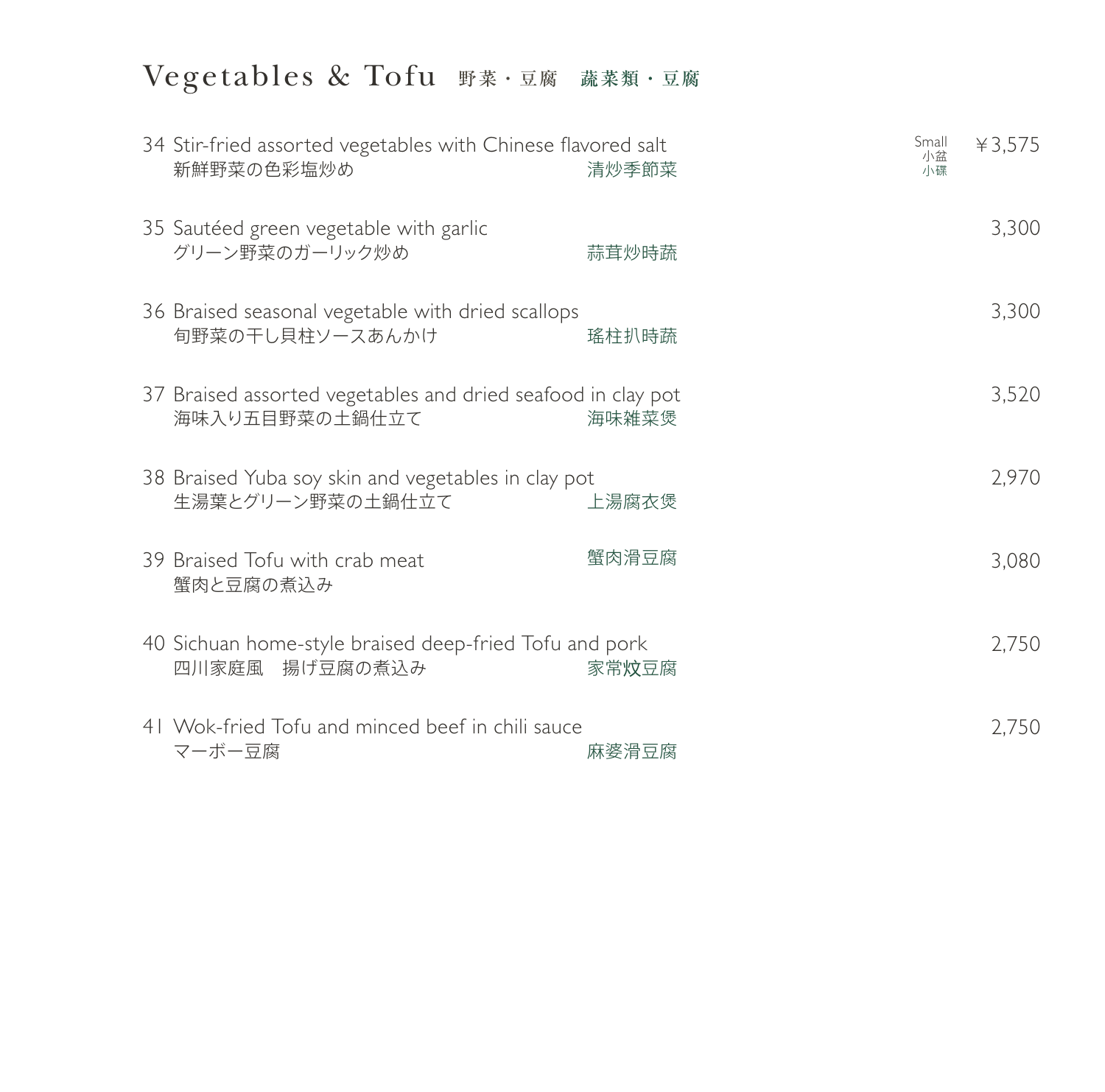# Meat 和牛肉 豚肉 鶏肉 家禽類

| 42 Wok-fried diced Wagyu<br>beef tenderloin<br>with black pepper                          | $\frac{\text{Small}}{\text{A}}$ ¥ 5,390<br>小盆<br>小碟 | 50 Sai<br>cas<br>清〉 |
|-------------------------------------------------------------------------------------------|-----------------------------------------------------|---------------------|
| 特選和牛フィレ肉の角切り黒胡椒炒め<br>黒椒牛仔粒                                                                |                                                     | 5   Jap             |
| 43 Wagyu beef and mushrooms<br>sautéed in oyster sauce<br>和牛肉とキノコのオイスターソース炒め              | 4,070                                               | in<br>あ             |
| 蠔油牛肉片                                                                                     |                                                     | 52 Bra              |
| 44 Sautéed shredded Wagyu beef,<br>yellow leeks and celery<br>和牛肉の細切りと黄ニラ、セロリの炒め<br>西芹牛肉絲 | 4,070                                               | frc<br>in<br>沖<br>土 |
| 45 Sautéed shredded Wagyu beef<br>and peppers<br>和牛肉の細切りと二色ピーマンの炒め<br>青椒牛肉絲               | 4,070                                               | 53 Bra<br>mi<br>長:  |
| 46 Cantonese sweet and sour pork<br>広東式 酢豚<br>鳳梨古老肉                                       | 3,465                                               |                     |
| 47 Japanese pork and cabbage<br>in spicy Miso<br>国産豚とキャベツの辛味噌炒め<br>回鍋肉香片                  | 3,300                                               |                     |
| 48 Minced quail sautéed<br>and wrapped in lettuce leaf<br>うずら挽肉の炒め レタス包み<br>菜片鵪鶉崧         | 4,125                                               |                     |
| 49 Deep-fried<br>Japanese Seiryu chicken<br>清流鶏の唐揚げ<br>砕炸滑鶏球                              | 2,420                                               |                     |

| 0 Sautéed Japanese Seiryu chicken,<br>cashew nuts |       | $\frac{\text{Small}}{\text{10} \times \text{10}}$ ¥ 3,080<br>小碟 |  |
|---------------------------------------------------|-------|-----------------------------------------------------------------|--|
| 清流鶏とカシューナッツ炒め                                     |       |                                                                 |  |
|                                                   | 腰果炒鶏丁 |                                                                 |  |
| I Japanese Abe chicken                            |       | 3,080                                                           |  |
| in sweet and sour ginger<br>あべ鶏の甘酢生姜炒め            |       |                                                                 |  |
|                                                   | 紫蘿炒鶏片 |                                                                 |  |
| 2 Braised black pork                              |       | 3,300                                                           |  |
| from the Okinawa Islands                          |       |                                                                 |  |
| in clay pot                                       |       |                                                                 |  |
| 沖縄県産皮付き黒豚の角煮                                      |       |                                                                 |  |
| 土鍋仕立て                                             | 南乳扣肉煲 |                                                                 |  |
|                                                   |       |                                                                 |  |
| 3 Braised eggplant and                            |       | 2,970                                                           |  |
| minced Japanese pork in clay pot                  |       |                                                                 |  |
| 長ナスと国産豚挽肉の土鍋仕立て                                   |       |                                                                 |  |
|                                                   | 魚香茄子煲 |                                                                 |  |
|                                                   |       |                                                                 |  |
|                                                   |       |                                                                 |  |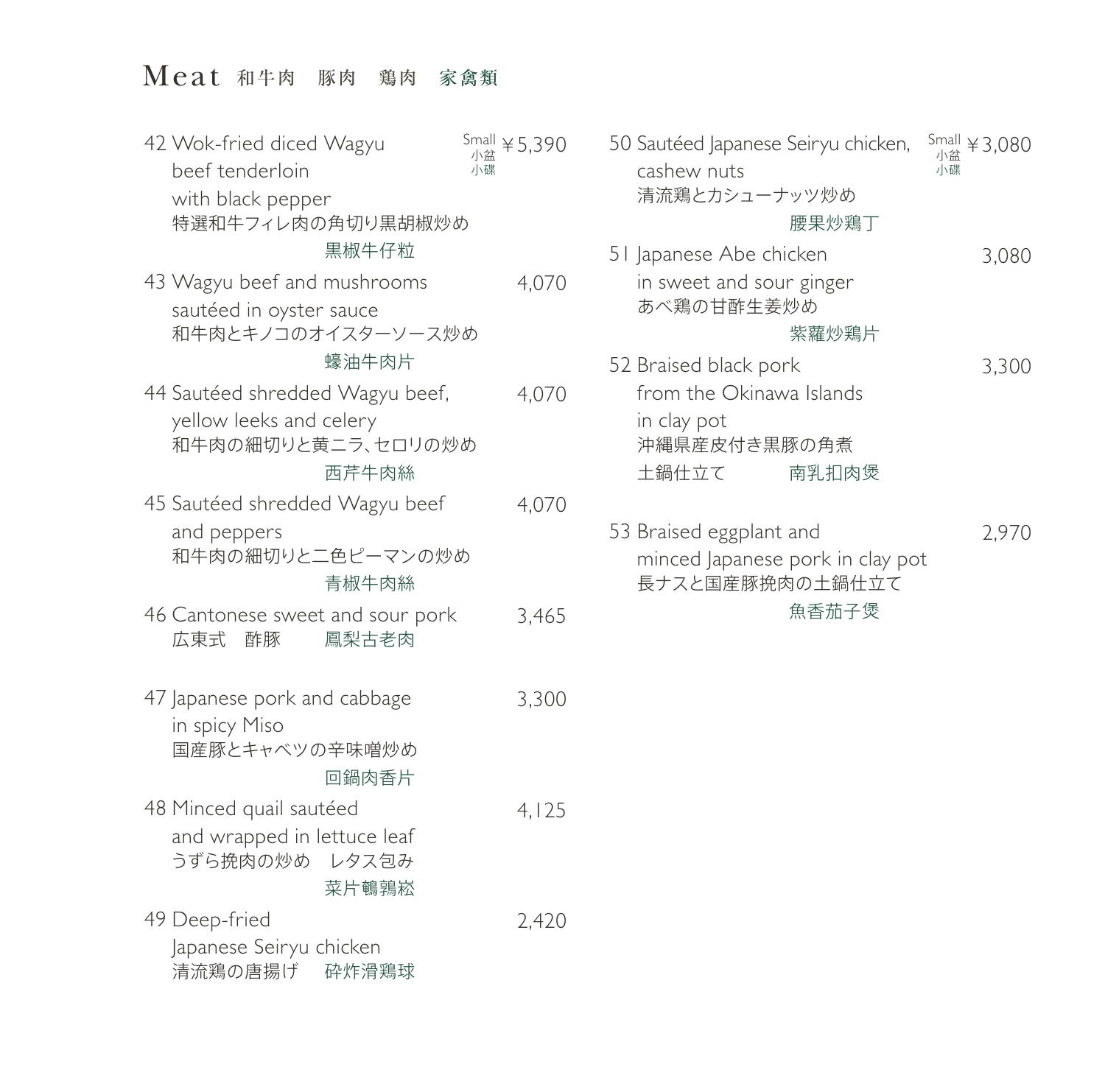| Additional menu with special prices 下記特別価格でご追加いただけます。<br>Steamed 3 kinds of dumplings and dessert of the day 蒸し点心3種+季節のタピオカミルク<br>Spring roll and almond milk jelly                                                                                                                             |                                         |         | 春巻き+ミニアンニン豆腐 春巻·迷你杏仁                                               |              | ¥  .   00<br>660     |
|-------------------------------------------------------------------------------------------------------------------------------------------------------------------------------------------------------------------------------------------------------------------------------------------------|-----------------------------------------|---------|--------------------------------------------------------------------|--------------|----------------------|
| Karin's Summer Noodles                                                                                                                                                                                                                                                                          |                                         |         | 夏のおすすめ冷やしそば<br>涼麺                                                  |              | お一人様<br>毎位           |
| Chilled Chinese noodle<br>冷やしそば 特製胡麻ダレ                                                                                                                                                                                                                                                          | soy source or sesame source<br>または 醤油ダレ |         | 花梨涼拌麺                                                              |              | 42,970               |
| Chilled Dan-Dan noodle<br>冷やし担々麺                                                                                                                                                                                                                                                                |                                         |         | 担担涼拌麺                                                              |              | 2,970                |
| Cold noodle with Kaori chicken and summer vegetable,<br>green tea flavor sauce with steamed seasonal vegetables<br>香鶏と夏野菜の冷しそば 翡翠ソースと旬野菜のセイロ蒸し                                                                                                                                                  |                                         |         | 鶏絲涼拌麺                                                              |              | 3,190                |
| Rice & Noodles $\zeta$ and $\mathbb{R}$ . $\mathbb{R}$ and $\mathbb{R}$ and $\mathbb{R}$ and $\mathbb{R}$ and $\mathbb{R}$ and $\mathbb{R}$ and $\mathbb{R}$ and $\mathbb{R}$ and $\mathbb{R}$ and $\mathbb{R}$ and $\mathbb{R}$ are $\mathbb{R}$ and $\mathbb{R}$ and $\mathbb{R}$ are $\math$ |                                         |         |                                                                    |              | person<br>お一人様<br>毎位 |
| 54 Fujian style chop suey<br>with abalone over fried rice<br>鮑入り福建風あんかけチャーハン                                                                                                                                                                                                                    |                                         | ¥ 2,970 | 61 Shredded leek and<br>roast pork noodle soup<br>葱とチャーシューの細切りつゆそば |              | ¥ 2,200              |
| 55 Seafood fried rice<br>海鮮チャーハン                                                                                                                                                                                                                                                                | 福建鮑粒飯<br>海皇精炒飯                          | 2,530   | 62 Chop suey noodle soup<br>五目入りつゆそば                               | 葱油湯麺<br>八珍湯麺 | 2,420                |
| 56 Fried rice with lettuce and crab meat 2,530<br>蟹肉入りレタスチャーハン 蟹肉生菜飯                                                                                                                                                                                                                            |                                         |         | 63 Chop suey over fried noodle<br>五目入りあんかけ焼きそば                     | 八珍炒麺         | 2,420                |
| 57 Seafood noodle soup<br>海の幸入り特選つゆそば                                                                                                                                                                                                                                                           | 三鮮湯麺                                    | 3,850   | 64 Seasonal vegetables<br>with thick sauce over fried noodle       |              | 2,200                |
| 58 Hot and sour noodle soup<br>スーラータンメン                                                                                                                                                                                                                                                         | 酸辣湯麺                                    | 3,850   | 季節野菜色々あんかけ焼きそば<br>65 Hong Kong home-style<br>fried rice vermicelli | 時蔬炒麺         | 1,980                |
| 59 Dan Dan noodle soup<br>担々麺                                                                                                                                                                                                                                                                   | 担担湯麺                                    | 2,420   | 香港家庭風 炒めビーフン                                                       | 家郷米粉         |                      |
| 60 Shrimp noodle soup<br>天然海老入りつゆそば                                                                                                                                                                                                                                                             | 蝦仁湯麺                                    | 2,420   |                                                                    |              |                      |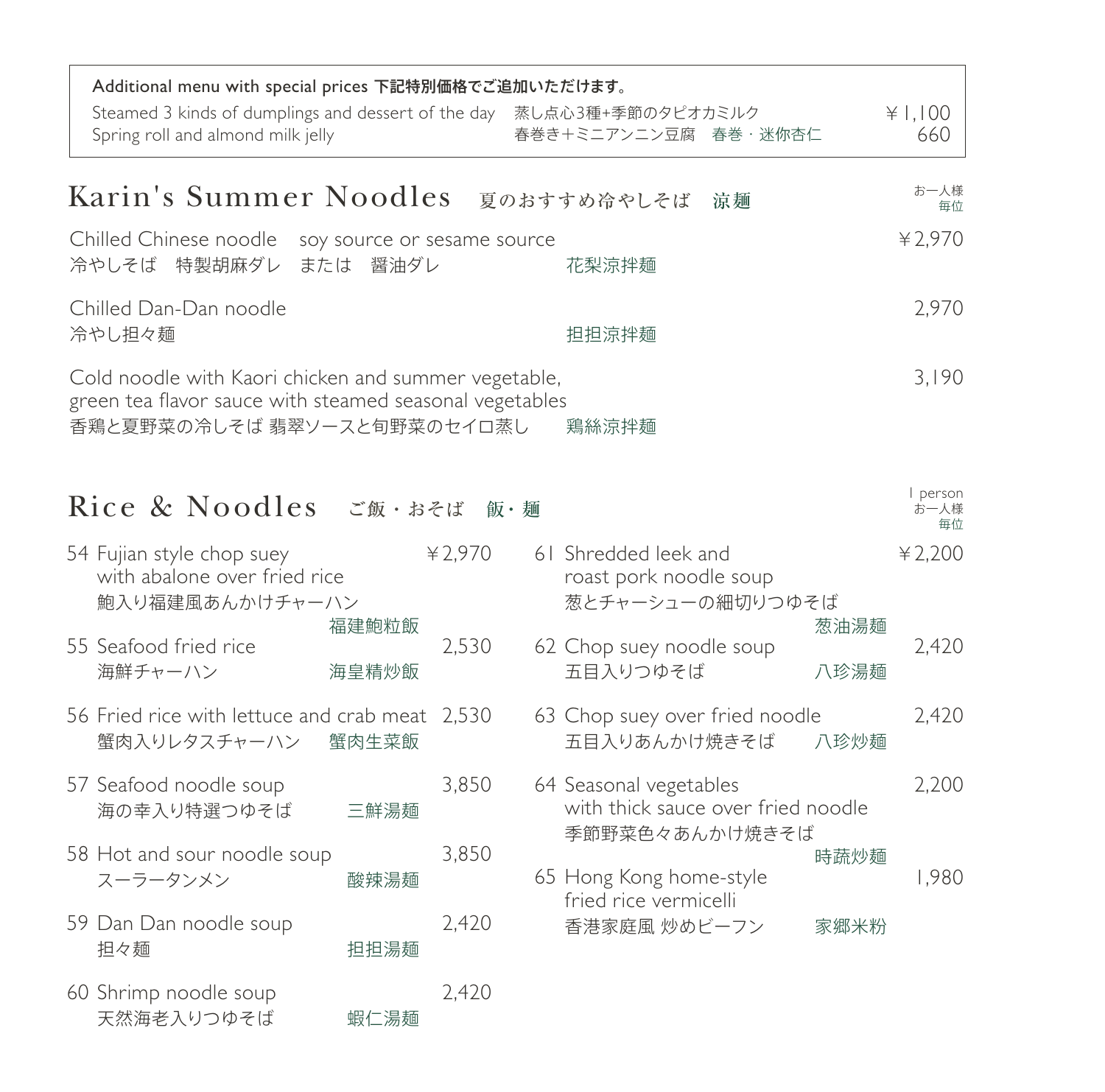# Dim sum 点心類 飲茶

|    | 66 Abalone dumpling in steamed superior soup<br>鮑入り上湯蒸しスープ餃子 | 鮑魚灌湯餃 | I Piece<br>1個<br>毎位  | ¥ 1,540 |
|----|--------------------------------------------------------------|-------|----------------------|---------|
| 67 | Steamed shrimp dumplings<br>海老の蒸し餃子                          | 花梨蝦餃皇 | 3 Pieces<br>3個<br>三位 | 1,155   |
| 68 | Steamed Chinese leeks and shrimp dumplings<br>ニラと海老入り蒸し餃子    | 黄金韮菜餃 | 3 Pieces<br>3個<br>三位 | 1,155   |
| 69 | Steamed pork in broth dumplings<br>小龍包                       | 京式小龍飽 | 3 Pieces<br>3個<br>三位 | 1,155   |
| 70 | Steamed pork and seafood dumplings<br>シューマイ                  | 魚子焼売皇 | 3 Pieces<br>3個<br>三位 | 1,155   |
| 71 | Pan-Fried Mochibuta pork dumplings<br>もち豚を使った焼き餃子            | 花梨焼餃子 | 2 Pieces<br>2個<br>二位 | 858     |
| 72 | Spring rolls<br>はるまき                                         | 脆皮炸春巻 | 2 Pieces<br>2本<br>2條 | 858     |